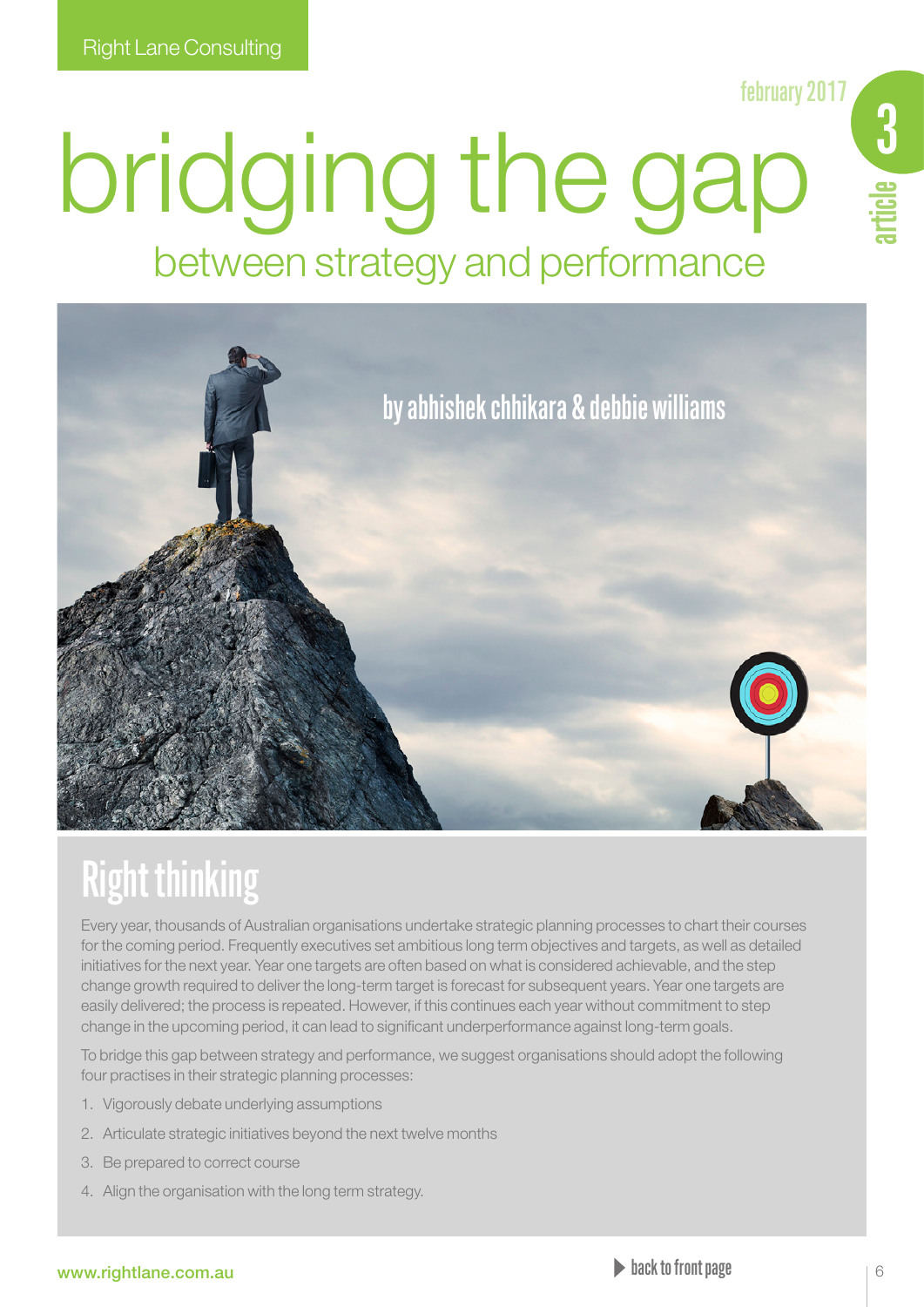Every year, thousands of Australian organisations embark on strategic planning processes to agree crucial objectives and plan how they're going to achieve them. This top down approach starts with the destination, and then charts the journey (initiatives) required to get there. However, unlike travel plans, which have defined routes and set destinations, it is easier for organisations to stray off course. Staying on track requires careful planning and constant adjustment.

In *Strategy Mapping*, Kaplan and Norton (2004) popularised the idea of 'mapping' an organisation's strategy by linking strategic objectives, the attendant measures of success, and the initiatives required to drive performance. This was intended to provide employees with a clear line of sight, to remove ambiguity regarding how their roles link to the overall objectives of the organisation, and to convert the organisation's initiatives and resource allocations into tangible outcomes. However, this is easier said than done.

In our experience, executives often set ambitious medium to long term 'top down' objectives, but only plan initiatives for the first year based on what is known to be achievable. This leaves the bulk of the growth in subsequent periods from undefined sources. Having met the achievable year one targets, the temptation is to once again plan the next year's initiatives based on the current situation, in effect pushing out any step change growth for another year. This pattern, if repeated year after year, has been referred to as the 'venetian blinds' of business (Mankins and Steele, 2005 – see Figure 1). Annual targets are often then exceeded, but in the long term the organisation falls short of its long term strategic objectives.

To bridge this gap between strategy and performance, we suggest organisations should adopt the following four practises in their strategic planning processes.

## 1. Vigorously debate underlying assumptions

Assumptions are a necessary part of a strategic planning process. Many organisations depend largely on their senior management's knowledge and insights to form assumptions rather than conducting field tests. Failing to markettest assumptions creates the risk of derailing the organisation's strategy.

To develop robust assumptions, organisation should:

Unlike travel plans, which have defined routes and set destinations, it is easier for organisations to stray off course. Staying on track requires careful planning and constant adjustment.

Figure 1 - The 'venetian blinds' of business (Mankins and Steele, 2005)



Source: Adapted by Right Lane Consulting from: Mankins, M & Steele, R 2005, 'Turning great strategy into great performance', *Harvard Business Review*, July-August.

- **Be realistic:** Reviewing past performance and the underlying assumptions can uncover insights about the fundamental causes of an organisation's failure to deliver on its plan.
- Conduct structured experiments: Large organisations can benefit from the 'fail often, fail quickly' mindset of agile start-ups. Conducting structured experiments can help to understand what works and what does not. and validate or disprove critical assumptions.
- Introduce different thinking: Once the strategy is set, it is critical to maintain a culture of challenging and testing assumptions, allowing the organisation to correct its course where needed. Levy (2017) suggests introducing 'heretical thinking', through a thought provoking article, an

unconventional external speaker or a challenging 'fact pack', to encourage reexamination and reassessment of assumptions.

## 2. Articulate strategic initiatives beyond the next twelve months

Strategic initiatives are where the 'rubber hits the road' in strategic planning. Yet it is common for executives' efforts to falter when charged with developing detailed plans for the 'out years'. Executives rush to set measures and targets, yet fail to do the proper planning to understand the likely impact of the initiatives on long term performance.

To develop more useful initiative plans, organisations should:

• Be specific: We recommend being granular about each initiative, defining precise scope of work, considering the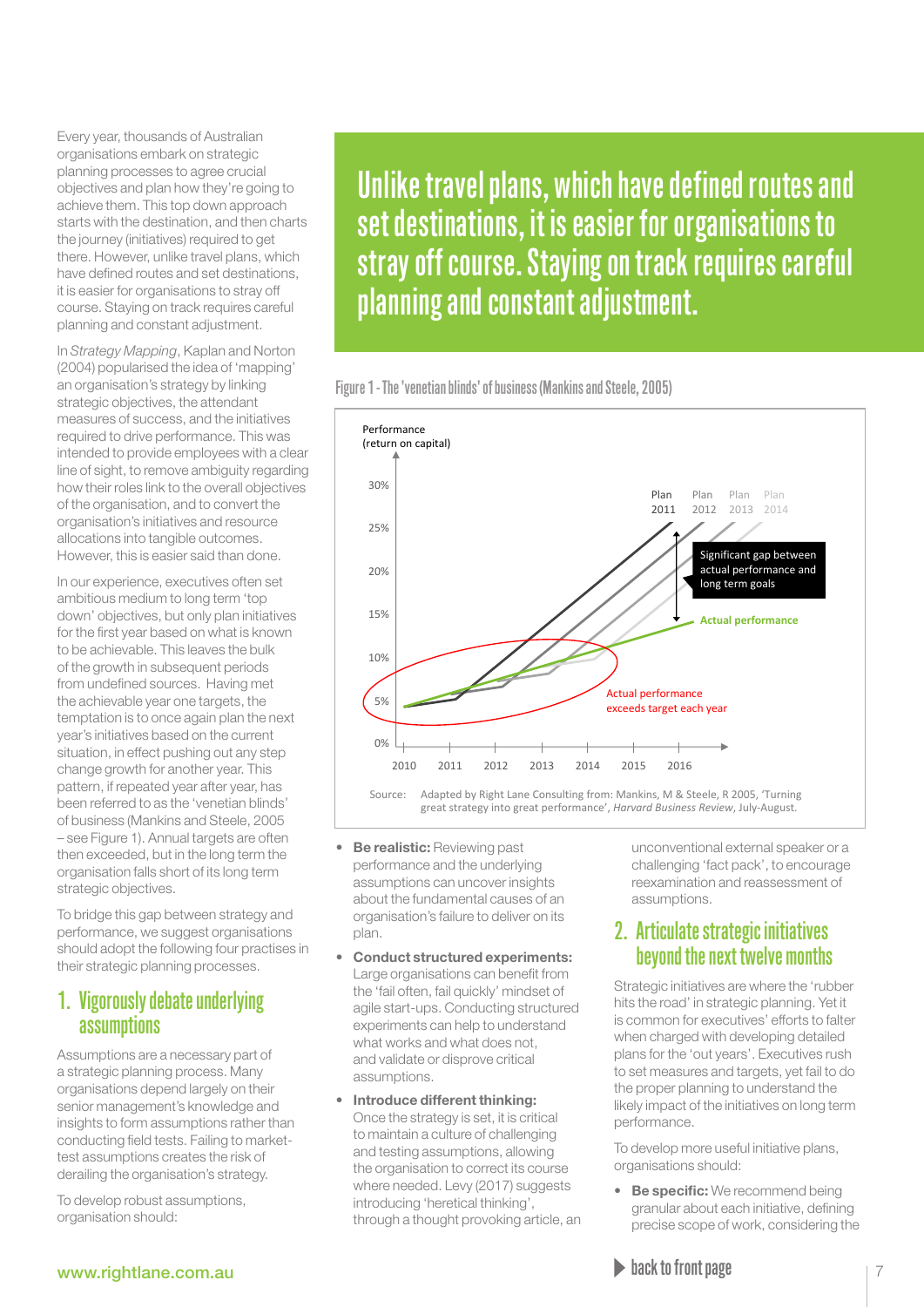actions that support the initiative by year (including the out years).

- Evaluate the impact: The impact an initiative will have can be hard to quantify and can be contested. However, the ultimate measure of success for an initiative is generally its positive financial impact. We suggest building a multi-year profit and loss statement for each initiative, and linking these to the organisations underlying 'base case' financial forecasts and targets, allowing the organisation to closely and more holistically monitor progress.
- Discuss resource allocation: Mankins and Steele (2005) suggest discussing resource deployments early in the strategic planning process to create realistic longitudinal forecasts and plans that are achievable. These resourcing discussions allow executives to make informed decisions when agreeing initiatives and improve the overall quality of the strategic plans. Once plans are agreed, the actual resource deployment should be monitored regularly to ensure things are on track.

## 3. Be prepared to correct course

No strategic plan can predict every event that may occur and organisations should be prepared to make real-time adjustments to 'correct their course'.

To build this flexibility into their strategic process, organisations should:

- Monitor constantly: Kaplan and Norton (1996) introduced balanced scorecards, which revolutionised how strategy was monitored. Scorecards are useful tools, allowing organisations to monitor their performance, as well as communicate their successes. In addition, visual metrics can be used to create energy within the organisation and provide teams with an early indication of what is working or not working (Spiteri 2013).
- Review frequently: Organisations should consider implementing a regular strategy review process that allows

executives to reflect both internally and externally, and make informed decisions to mitigate strategic risk and leverage strategic opportunities. The review should cover performance against the targets and with the initiatives, and topical discussions that are germane to the organisation's strategy.

These practices should enable executives to better understand the true causes of high performance and mitigate the need for uninformed recasting of annual targets.

## 4. Align the organisation with the long-term strategy

Break through growth requires the whole organisation's focus on the long term goal rather than day-to-day tactics. To generate alignment and buy-in organisations should:

- Demonstrate strong and consistent leadership: The development of strategy should be led the by the CEO and supported by senior management. Where possible they should link their actions and messages to strategic objectives and remain committed to the same strategic frameworks and approaches throughout a strategic planning cycle. This gives employees a consistent and reliable frame of reference. The leadership also needs to be prepared to challenge the status quo and make tough calls, even when performance is ok, if 'ok' is not good enough to reach the objectives.
- Translate the strategy into dayto-day: Organisations can benefit from providing clear links between an employee's role or position description, and their personal objectives, and the overall strategic objectives. Ensuring employees are aware of how their role and performance contribute to the organisation's strategy is, in our experience, more motivating and allows them to better prioritise and plan their work over time.

Engaging the organisation in your next strategic planning process will help to ensure that your strategy is well

considered and has a better chance of impacting performance in the way you intended.

 $^{+4}$ 

Implementing these four practices will help your organisation bridge the gap between strategy and performance, and in doing so give it a more realistic chance of meeting long term objectives and targets.



#### References

Kaplan, R, & Norton, D 1996, *The balanced scorecard: translating strategy into action*, Harvard Business School Press, Boston, MA.

Kaplan, R, & Norton, D 2004, *Strategy Maps: Converting intangible assets into tangible outcomes*, Harvard Business School Press, Boston, MA.

Levy, M 2017 'Balancing conviction and flexibility: a roadmap for testing and challenging strategy', *Right Lane Review*, February.

Mankins, M & Steele, R 2005, 'Turning great strategy into great performance', *Harvard Business Review*, July-August.

Spiteri, L 2013 'Seeing is believing: visual metrics displays', *Right Lane Review*, December.

© 2017 Right Lane Consulting

Want to know more? If you would like Right Lane to help you bridge the gap between your organisation's strategy and performance contact Debbie Williams:

debbie@rightlane.com.au